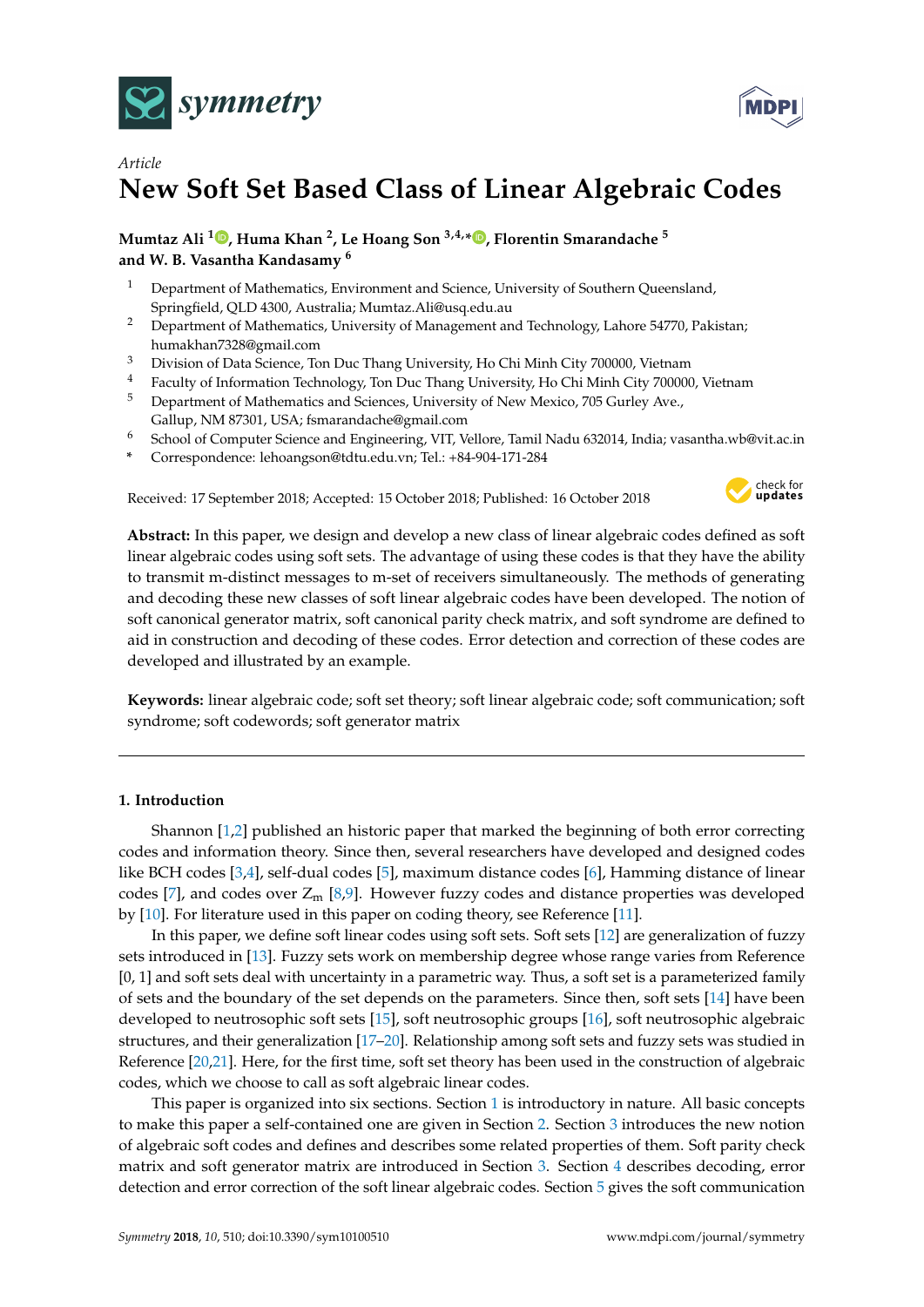model and brings out the difference between the linear algebraic codes and soft linear algebraic codes. Section [6](#page-7-0) gives the conclusions based on our study and probable future research for any researcher.

## <span id="page-1-0"></span>**2. Fundamental Notions**

In this section the basic concepts needed to make this paper a self-contained one is given. This section is divided into two subsections. Section [2.1](#page-1-1) describes the basic concepts about the linear algebraic codes and their related properties and Section [2.2](#page-2-1) gives the definition and a few properties of soft sets.

### <span id="page-1-1"></span>*2.1. Algebraic Linear Codes and Their Properties*

All the basic concepts, definition and properties of algebraic linear codes are taken from Reference [\[11\]](#page-8-10). The fundamental algebraic structure used in the definition of linear algebraic codes are vector spaces and vector subspaces defined over a finite field *F*. Throughout this paper, we only consider the finite field  $Z_2 = \{0, 1\}$ , the finite field of characteristic two. We use *F* to denote  $Z_2$ .

**Definition 1.** *Let V be a set of elements on which a binary operation called addition, '+' is defined. Let F be a field. An operation product or multiplication, denoted by '.', between the elements in F and the elements in V is defined. The set V is called a vector space over the field F if it satisfies the following conditions:*

- *1*. *V is a commutative group under addition.*
- *2*. *For any element a in F and any element v in V, a.v = v.a is in V.*
- *3. Distributive law: For any u and v in V and for any*  $a, b \in F$

 $a.(u + v) = a.u + a.v$ ;  $(a + b).v = a.v + b.v$ .

- 4. *Associative law: For any v in V and any a and b in F;*  $(a.b)x = a.(b.v)$ *.*
- *5*. Let 1 be the unit element of F. Then for any v in V,  $1.v = v$  and  $0.v = 0$  for  $0 \in F$  and  $\overline{0}'$  is the zero vector of *V.* We call a proper subset U of  $V$  ( $U \subset V$ ) to be a vector subspace of V over F if U itself is a vector space *over F.*

**Definition 2.** A block code of length  $n$  with  $2^k$  codewords is called a linear code, denoted by  $C$  (n, k), if and only *if its 2<sup>k</sup> codewords form a k-dimensional subspace of the vector space V<sup>n</sup> of all the n tuples over the field GF(2). The method for generating these C(n, k) codes using the generator matrix G is as follows. G is given in the following:*

> *G* =  $\lceil$  *g*<sup>00</sup> *g*<sup>01</sup> *g*<sup>02</sup> . . . *g*0,*n*−<sup>1</sup> *g*<sup>10</sup> *g*<sup>11</sup> *g*<sup>12</sup> . . . *g*1,*n*−<sup>1</sup>  $:$   $:$   $:$ *gk*−1,0 *gk*−1,1 *gk*−1,2 *gk*−1,*n*−<sup>1</sup> 1

 $g_{i,j}\in Z_2$  = F; for  $0\leq i\leq k-1$  and  $0\leq j\leq n-1.$  Consider  $u$  = ( $u_0$   $u_1$   $\ldots$   $u_{k-1}$ ), the message to be encoded, *the corresponding codeword v is given by v = u.G. Every codeword v in C (n, k) is a linear combination of k codewords.*

The error detection and error correction of these codes is given in Reference [\[11\]](#page-8-10). If the generator matrix *G* in the standard form is  $G = (A; I_{k \times k})$ , then parity check matrix *H* can be got in the standard form as  $H = (I_{n-k} \times n-k; A^T)$ . The generator matrix can be in any other form, and then the parity check matrix can be found out by the usual methods given in Reference [\[11\]](#page-8-10).

The syndrome of the received codeword *y*, denoted by  $s(y)$  =  $yH^T$  is obtained from the parity check matrix *H*. Thus, the parity check matrix *H* of a code helps to detect the error from the received word. The error correcting capacity of a code depends on the metric that is used over the code. The most basic metric, namely the Hamming metric of the code is defined as follows: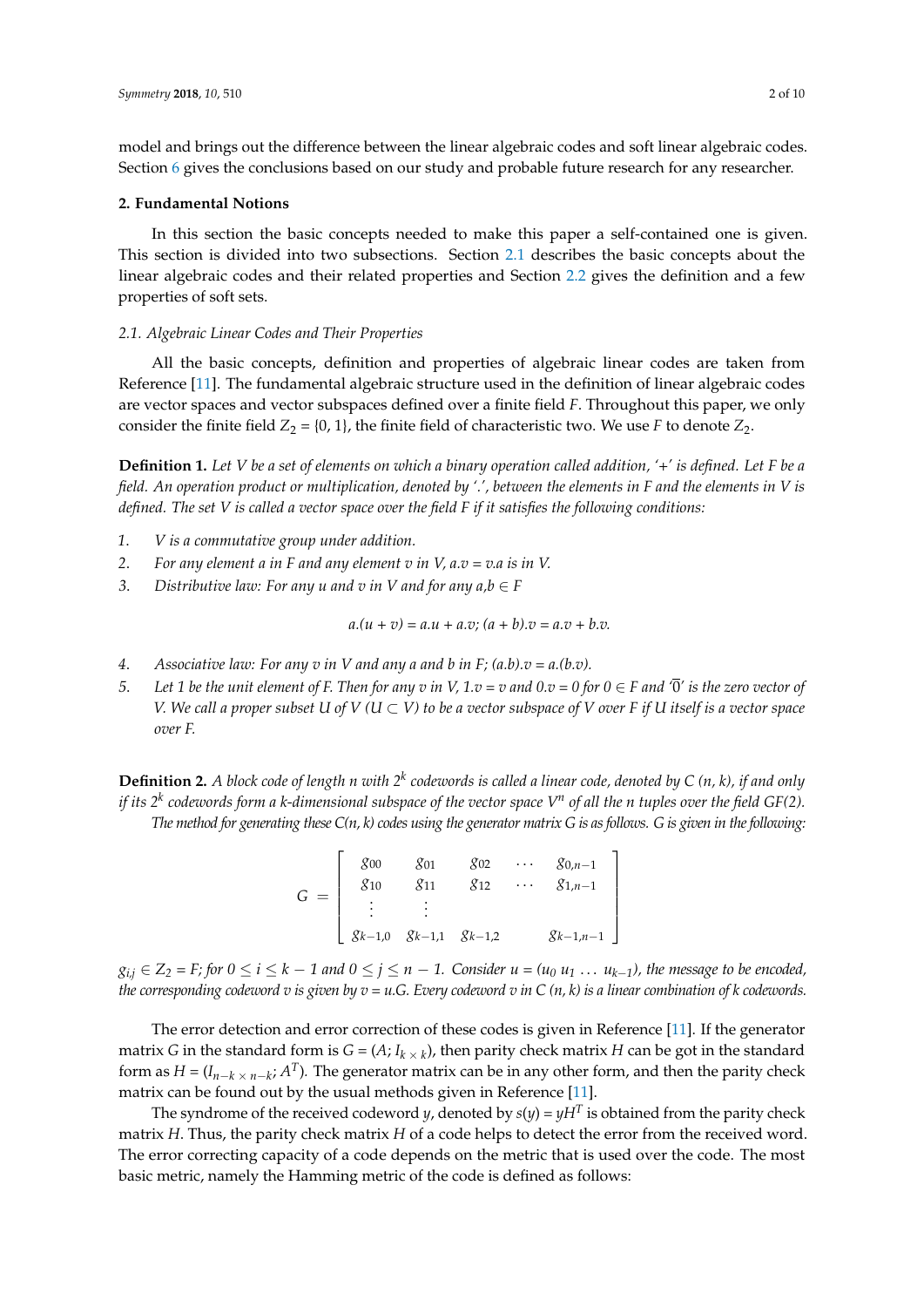**Definition 3.** For any two vectors  $x = (x_1 \ldots x_n)$  and  $y = (y_1 \ldots y_n)$  in  $V^n$ , the n dimensional vector space *over the field F =*  $Z_2$ *, the Hamming distance*  $d(x, y)$  *and the Hamming weight w(x) are defined as follows:* 

$$
d(x, y) = |\{x_i : x_i \neq y_i; x_i \in x; y_i \in y\}|
$$

$$
w(x) = |\{x_i : x_i \neq 0; x_i \in x\}|.
$$

**Definition 4.** *The minimum distance dmin of a code C(n, k) is defined as*

$$
d_{min} = \min_{\begin{array}{c} x, y \in C \\ x \neq y \end{array}} d(x, y).
$$

The coset leader method used for error correction, makes use of the standard array for syndrome decoding as described in Reference [\[11\]](#page-8-10).

<span id="page-2-1"></span>*2.2. Soft Set Theory*

The soft set theory which is a generalization of fuzzy set theory was proposed by Reference [\[12\]](#page-8-11). While this part *X* concerns to an inceptive domain, *P*(*X*) is the power set of *X*, *V* is called a set of parameters, or  $D \subset V$ . The soft set theory defined by Reference [\[12\]](#page-8-11) is given below.

**Definition 5.** *The set* (*f, D*) *is said to be a soft set of X where a mapping of f is given by f:D*  $\rightarrow$  *P(X).* 

*In other words, a soft set over X is a parameterized family of subsets of the universe X. For*  $d \in D$ *, f(d) can be considered as the set of d-elements of the soft set (f, D), or as the set of d-approximate elements of the soft set.*

*Let* (*f, D*) and (*g, E*) be two soft sets over X, (*f, D*) is called a soft subset of (*g, E*) if  $D \subseteq E$  and  $f(s) \subseteq g(s)$ , *for all*  $s \in D$ . This relationship is denoted by  $(f, D) \subset (g, E)$ . Similarly,  $(f, D)$  is called a soft superset of  $(g, E)$ *if (g, E) is a soft subset of (f, D) which is denoted by (f, D)*  $\supset \bigcap (g, E)$ *. If (f, D)*  $\subseteq (g, E)$  *and (g, E)*  $\subseteq (f, D)$ *, the two soft sets are said to be equal.*

# <span id="page-2-0"></span>**3. Algebraic Soft Linear Codes and Their Properties**

In this section the concept of soft linear code and algebraic soft linear code of type 1 are proposed and notion of soft generator matrix and soft parity check matrix are introduced.

**Definition 6.** Let  $F = Z_2$ ; be the field of characteristic two. Let  $W = F \times \ldots \times F = F^m$ , be a vector space over *the field F of dimension m. P(W) be the power set of W. (f, D) is said to be a soft algebraic linear code over F if and only if f(d) is a linear algebraic code of W for all*  $d \in D$ *;*  $D \subset V$ *, where V is the set of parameters.* 

It is to be noted that not all vector subspaces of *W*, forms a linear algebraic code. Further, the soft algebraic linear code does not in general include all linear algebraic codes of *W*.

**Example 1.** Let  $W = F^3$  be a vector space over the field F. (f, D) is a soft linear code over W where  $f(D) = \{f(d_1), f(d_2)\}$ *f(d2)} with*

 $f(d_1) = \{000, 111\}$  and  $f(d_2) = \{000, 110, 101, 011\}$ .

*Clearly {000, 111} and {000, 110, 101, 011} are linear algebraic codes. {{000, 000}, {000, 110}, {000, 101}, {000, 011}, {111, 000}, {111, 110}, {111, 101}, and {111, 011}} is the set of soft codewords of (f, D). There are 8 soft codewords for the soft code (f, D).*

In view of this example we define soft codeword as follows: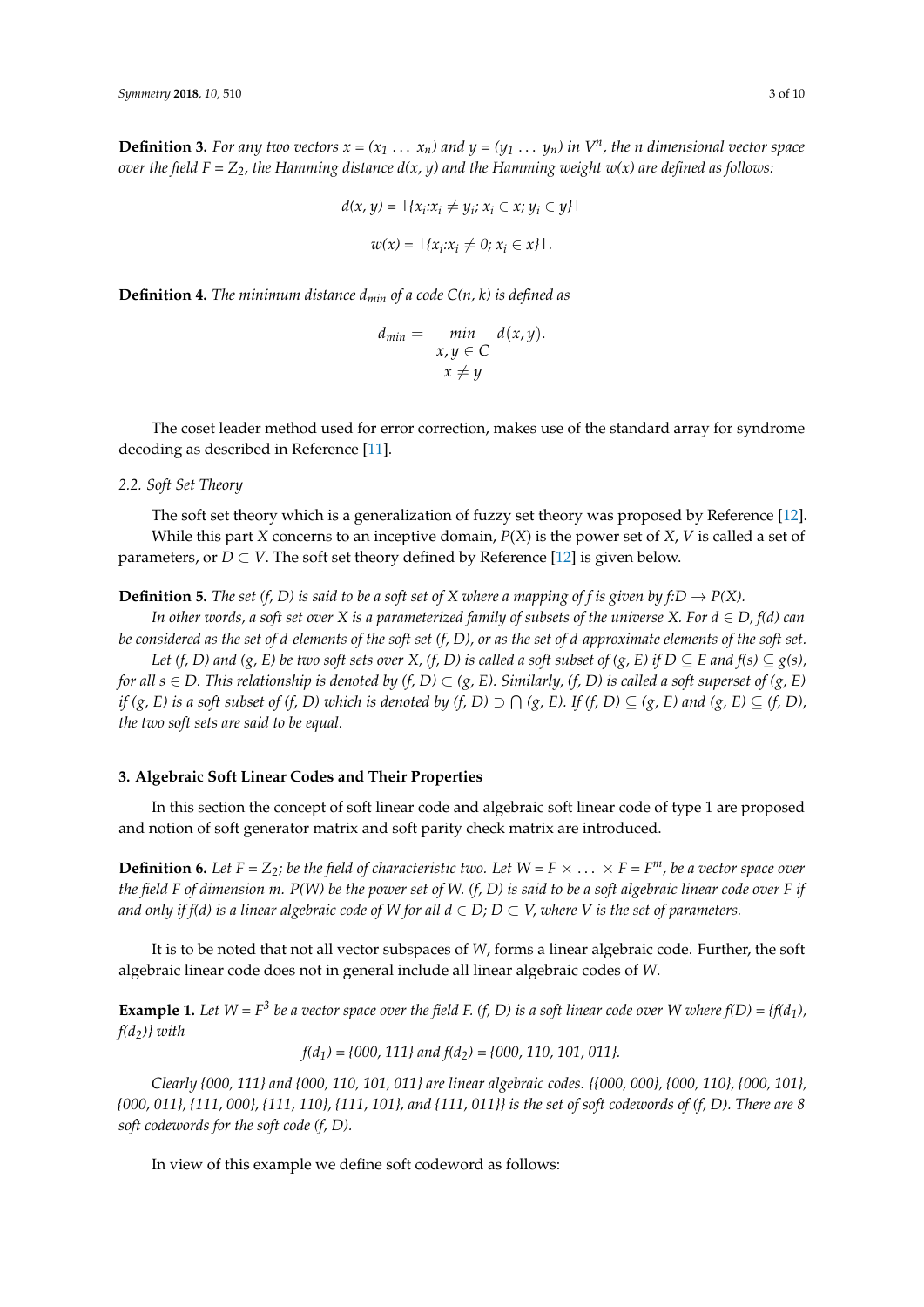**Definition 7.** Let  $W = F \times ... \times F = F^m$ , be a vector space over the field F of dimension m. P(W) be the power *set of W. (f, D) be a soft algebraic linear code over F. Let f(D) = {f(d<sub>1</sub>), . . . , f(d<sub>t</sub>)} where each f(d<sub>i</sub>); 1*  $\leq$  *i*  $\leq$  *t is a linear algebraic code of W. Each t-tuple {x<sub>1</sub>, x<sub>2</sub>,*  $\dots$  *, x<sub>t</sub>}; x<sub>i</sub>*  $\in$  *f(d<sub>i</sub>); 1*  $\le$  *i*  $\le$  *t is defined as the soft codeword of the soft algebraic code (f, D). We have*  $|f(d_1)| \times |f(d_2)| \times ... \times |f(d_t)|$  *number of soft codewords for this (f, D).* 

In the above example, the soft dimension  $(f, D) = \{1, 2\}$ , that is the number of linearly independent codewords of the linear algebraic code associated with  $f(d_1)$  and  $f(d_2)$ , respectively.

We have the following definition in view of this.

**Definition 8.** *Let W = Fm, be a vector space over the field F of dimension m. (f, D) be a soft algebraic linear code over F. Let f(D)* = {*f(d<sub>1</sub>),* . . . , *f(d<sub>t</sub>)}* where each *f(d<sub>i</sub>);* 1  $\leq$  *i*  $\leq$  *t* is a linear algebraic code of W. Here each *f*( $d_i$ )  $\in$  *f*(D) is a linear algebraic code and dimension of *f*( $d_i$ ) is  $n_i$  where  $n_i$  is the number of linear independent *elements of f(d<sup>i</sup> ). The soft dimension of (f, D) = {n1,* . . . *, nt} and the number of soft codewords of (f, D) is |f(d1)|*  $\times$  *|f(d<sub>2</sub>)*  $\times$  ...  $\times$  *|f(d<sub>t</sub>) | where*  $1 \le i \le t$ .

**Definition 9.** *Let (f, D) be the same as in above Definition 8. (f, D) is called soft code of type 1, if the dimension of*  $(f, D) = \{n_1, n_2, \ldots, n_t\}$  *is such that*  $n_1 = n_2 = \ldots = n_t$ .

In the following we give an example of soft code of type 1.

**Example 2.** Let (f, D) be a soft code in  $W = F \times ... \times F = F^5$  over the field F. Consider

*f(d1) = {00000, 11111, 10110, 01001}, f(d2) = {00000, 11111, 11001, 00110}, f(d3) = {00000, 11111, 00111, 11000}, and f(d4) = {00000, 11111, 11100, 00011}.*

*The soft dimension of (f, D) is {2, 2, 2, 2}. Hence (f, D) is a soft code of type 1.*

**Theorem 1.** *Every soft algebraic linear code of type 1 is trivially a soft algebraic linear code but the converse is not true.*

**Proof.** The result follows from the definition of soft code of type 1. For the converse, result follows from Example 1, where the dimensions of  $f(d_1)$  and  $f(d_2)$  are different.  $\Box$ 

Now we proceed on to define the soft generator matrix for soft linear algebraic code (*f*, *D*).

**Definition 10.** Let (f, D) be a soft linear algebraic code as in Definition 8, where  $f(D) = \{f(d_1), \ldots, f(d_t)\}\$ . *We know that associated with each f(d<sub>i</sub>) we have an algebraic code of dimension*  $n_i$ *. Let*  $G_i$ *;*  $1 \leq i \leq t$  *be the generator matrix associated with this algebraic code associated with f(d<sup>i</sup> ). Then we define the soft generator matrix*  $G_s$  *as the t-matrix given by*  $G_s = [G_1 \, | \, G_2 \, | \, \dots \, | \, G_t]$ . If the each generator matrix  $G_i$  *of the soft generator matrix G<sup>s</sup> is represented in the standard form then the soft generator matrix G<sup>s</sup> is known as soft canonical generator matrix and is denoted by Gs\*.*

**Example 3.** *The soft generator matrix of the soft linear code of type 1 given in Example 2 is as follows:*

$$
G_s = [G_1 | G_2 | G_3 | G_4] = \left[ \left[ \begin{array}{rrrrr} 1 & 0 & 1 & 1 & 0 \\ 0 & 1 & 0 & 0 & 1 \end{array} \right] \middle| \left[ \begin{array}{rrrrr} 1 & 1 & 0 & 0 & 1 \\ 0 & 0 & 1 & 1 & 0 \end{array} \right] \middle| \left[ \begin{array}{rrrrr} 0 & 0 & 1 & 1 & 1 \\ 1 & 1 & 0 & 0 & 0 \end{array} \right] \middle| \left[ \begin{array}{rrrrr} 1 & 1 & 1 & 0 & 0 \\ 0 & 0 & 0 & 1 & 1 \end{array} \right] \right]
$$

*where G<sup>i</sup> is the generator matrix of the algebraic code associated with f(d<sup>i</sup> ); i = 1, 2, 3, 4; clearly this G<sup>S</sup> is not the soft canonical generator matrix.*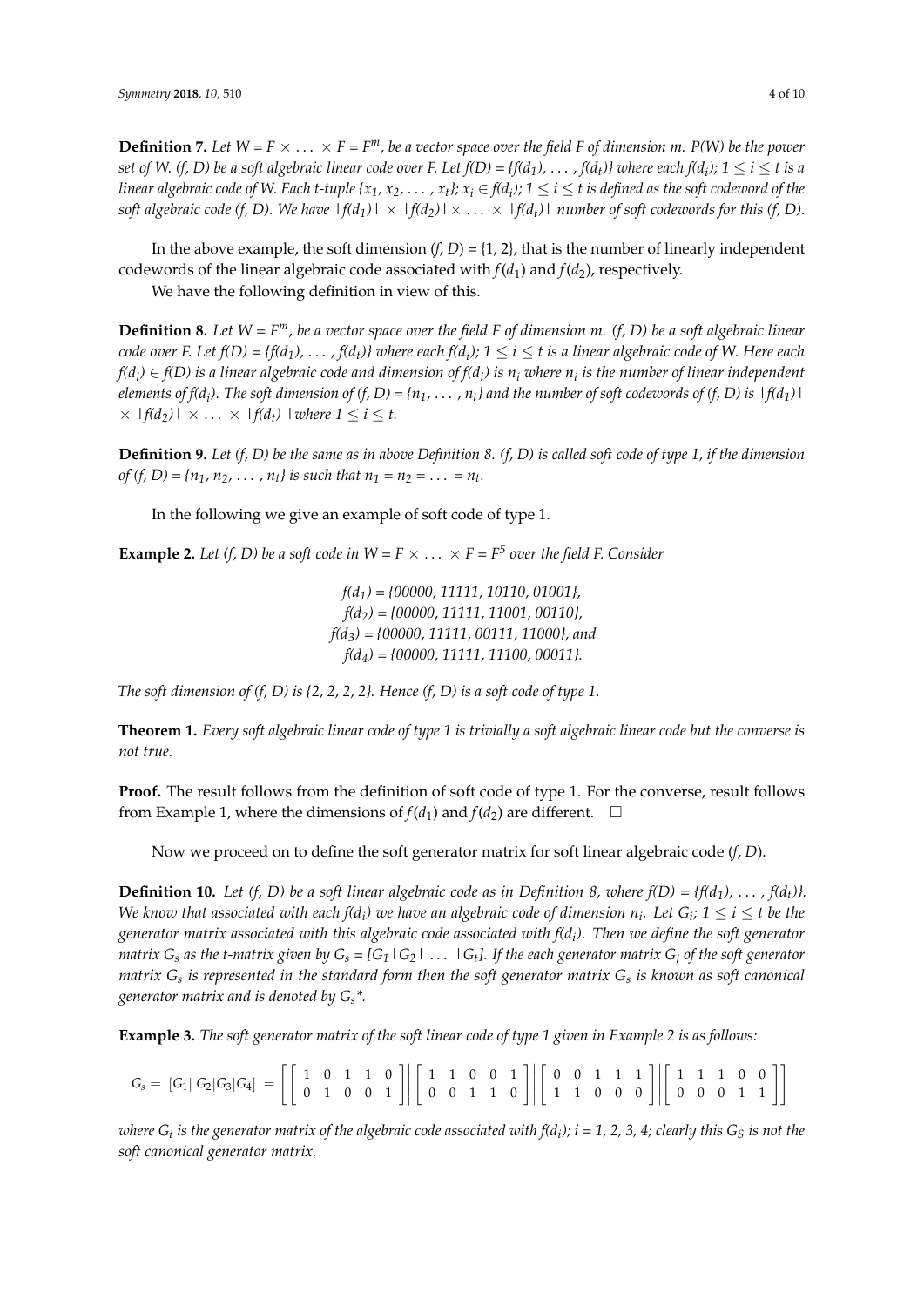The following example gives the soft canonical generator matrix for the soft linear code.

**Example 4.** *Suppose* (*f*, *D*) *be a soft code over*  $W = F^5$ *, where* 

*f(d1) = {00000, 10010, 01001, 00110, 11011, 10100, 01111, 11101}; f(d2) = {00000, 11111, 10110, 01001}*

*are algebraic linear codes with standard generator matrix G<sup>1</sup> and G<sup>2</sup> where*

|  |  |  | $G_1 = \left[ \begin{array}{rrr} 1 & 0 & 1 & 1 & 0 \\ 0 & 1 & 0 & 0 & 1 \end{array} \right], G_2 = \left[ \begin{array}{rrr} 1 & 0 & 0 & 1 & 0 \\ 0 & 1 & 0 & 0 & 1 \\ 0 & 0 & 1 & 1 & 0 \end{array} \right].$ |  |  |  |
|--|--|--|----------------------------------------------------------------------------------------------------------------------------------------------------------------------------------------------------------------|--|--|--|
|  |  |  |                                                                                                                                                                                                                |  |  |  |

*The soft canonical generator bi-matrix of (f, D) is:*

| $G^*_s = \left[\left[\begin{array}{cccc c}1 & 0 & 1 & 1 & 0\ 0 & 1 & 0 & 0 & 1\end{array}\right]\middle \left[\begin{array}{cccc c}1 & 0 & 0 & 1 & 0\ 0 & 1 & 0 & 0 & 1\ 0 & 0 & 1 & 1 & 0\end{array}\right]\right].$ |  |  |  |  |  |  |  |
|-----------------------------------------------------------------------------------------------------------------------------------------------------------------------------------------------------------------------|--|--|--|--|--|--|--|

Now we proceed onto to define soft parity check matrix and soft canonical parity check matrix for a soft linear algebraic code.

**Definition 11.** *Consider (f, D) as in Definition 8. Let f(D) = {f(d1),* . . . *, f(dt)} where each f(d<sup>i</sup> ) is linear algebraic*  $c$ ode, let  $H_i$  ( $1 \leq i \leq t$ ) be the parity check matrix associated with each linear algebraic code. Then  $H_S$  = { $H_1$  |  $H_2$  | . . . *|Ht} is the soft parity check matrix associated with the soft linear algebraic code.*

*If each H<sup>i</sup> is taken in the standard form then the corresponding soft parity check matrix H*<sup>∗</sup> *s is defined as the soft canonical parity check matrix of the soft algebraic linear code.*

Now, in the following section, we give a method to determine soft errors in received codewords and how the soft error corrections are carried out.

## <span id="page-4-0"></span>**4. Soft Linear Algebraic Decoding Algorithms**

During transmission over any medium, the transmitted codeword can get corrupted with errors. The process of identifying these errors from the received codeword is known as error detection and the process of correcting the errors and obtaining the correct codeword is known as error correction. In this section, we introduce the notion the soft decoding algorithm, error detection, and error correction for soft linear algebraic codes. The method of soft syndrome decoding is proposed.

First, we proceed on to define the notion of coset and soft coset leader. The definition of coset and coset leader for any linear algebraic code can be had from Reference [\[11\]](#page-8-10).

We now define the coset leaders as elements in each of the cosets with the least weight. For any code,  $C = C(n, k)$  is as follows as the algebraic code is a subspace of *W* so is a subgroup of *W*.

|                | Coset Leaders Codewords as cosets of C Syndromes |                |
|----------------|--------------------------------------------------|----------------|
| $e_0 = 0$      | $x_1, \ldots, x_m$                               | $s = 0$        |
| $e_1$          | $e_1 + x_1, \ldots, e_1 + x_m$                   | $e_1H^T$       |
| e <sub>2</sub> | $e_2 + x_1, \ldots, e_2 + x_m$                   | $e_2H^T$       |
| $\vdots$       |                                                  | $\mathbb{R}^+$ |
| $e_p$          | $e_p + x_1, \ldots, e_p + x_m$                   | $e_pH^T$       |

where  $e_i$ 's are coset leaders. Syndrome of  $e_i$ ,  $s(e_i) = e_i H^T$ ;  $0 \le i \le t$ .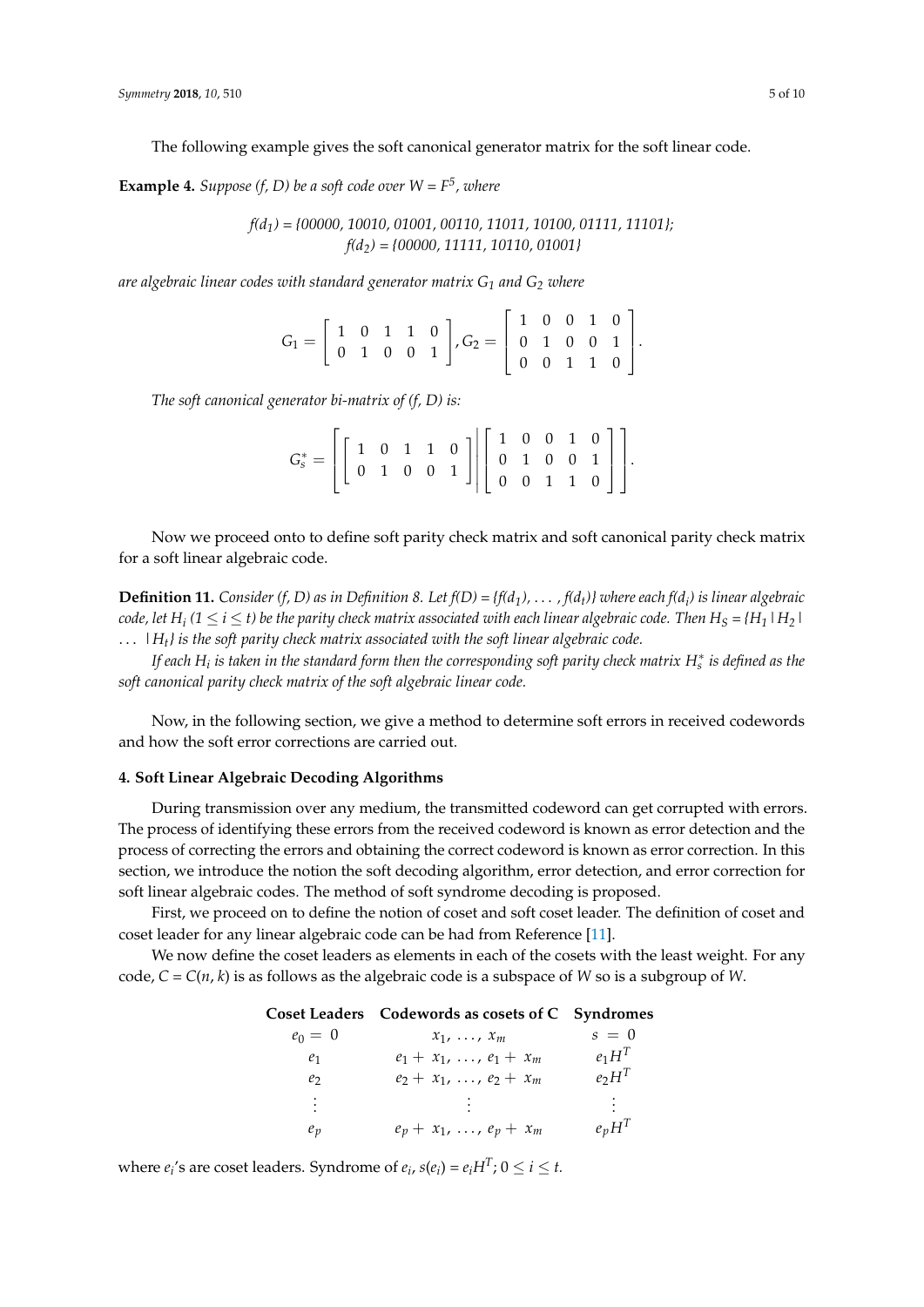*H* is the parity check matrix of the linear algebraic code *C*. The coset leader method is used for error correction by making use of the standard array for syndrome decoding [\[11\]](#page-8-10).

**Definition 12.** Let (f, D) be the soft linear code as given in Definition 8. Let  $H_s = (H_1 \mid H_2 \mid \ldots \mid H_t)$  be the *soft parity check matrix of (f, D). Suppose y is the received soft message, the soft syndrome of y is defined as s(y)*  $y = y H_s^T$ ; if  $s(y) \neq (o)$  then we say the soft codeword has soft error.

Now, we proceed on to analogously describe the syndrome decoding method for soft linear algebraic codes.

Let  $W = F^m$  be a vector space of dimension *n* over  $F = Z_2$ . Let (*f*, *D*) be a soft algebraic code with  $f(D) = (f(d_1), \ldots, f(d_t))$  where each  $f(d_i)$ ;  $1 \leq i \leq t$ ; is a linear algebraic code over *W*. Any soft codeword in  $(f, D)$  will be of the form  $x = (x_1, x_2, ..., x_t)$  where  $x_i \in f(d_i)$  and  $x_i = (y_1^i, ..., y_m^i)$  a *m*-tuple for which it will have  $k_i$  message symbols;  $1 \le i \le t$ .

If *z* is a received message we have to first find out if *z* has any error and if z has error we have to correct it. Now to check for error we find the soft syndrome  $s(z) = zH^T = z(H_1^T | H_2^T | \dots | H_t^T)$  where each  $H_i$  is the parity check matrix of the linear algebraic code associated with  $f(d_i)$ ;  $1 \leq i \leq t$ .

If  $s(z) \neq (0)$  we have an error. This error is defined as the soft error and  $s(z)$  is defined as soft syndrome of the soft codeword *z* received. This procedure of finding out whether the received soft codeword is correct or not; it is termed as soft error detection.

Now, we proceed on to correct the soft error as  $s(z) \neq (0)$ ; some soft error has occurred during transmission. We can build an analogous table for error correction or standard array for soft syndrome decoding. Soft coset leaders in the case of soft codes will be carried out in an analogous way, which will be described by an example.

**Example 5.** *Let (f, D) be a soft code defined in Example 1. The soft parity check matrix of (f, D) be*

$$
H = [H_1 | H_2] = \left[ \left[ \begin{array}{rrr} 1 & 1 & 0 \\ 0 & 1 & 1 \end{array} \right] \middle| \left[ \begin{array}{rrr} 1 & 1 & 1 \end{array} \right] \right].
$$

*The transpose of H is as follows,*

| $H^T = \left[ \left[ \begin{array}{cc} 1 & 0 \\ 1 & 1 \\ 0 & 1 \end{array} \right] \left[ \left[ \begin{array}{c} 1 \\ 1 \\ 1 \end{array} \right] \right].$ |  |  |  |
|-------------------------------------------------------------------------------------------------------------------------------------------------------------|--|--|--|
|                                                                                                                                                             |  |  |  |
|                                                                                                                                                             |  |  |  |

*And the soft coset leaders of (f, D) are*

$$
e_0 = \{000, 000\}, e_1 = \{100, 100\}, e_2 = \{010, 010\}
$$
 and  $e_3 = \{001, 001\}$ 

<span id="page-5-0"></span>The Table [1](#page-5-0) of soft syndrome decoding is as follows:

**Table 1.** Soft Syndrome Coding.

| <b>Soft Coset Leaders</b> | Soft Codewords as Cosets of $(f, D)$                                                                                 | <b>Soft Syndromes</b> |
|---------------------------|----------------------------------------------------------------------------------------------------------------------|-----------------------|
| $e_0 = \{000, 000\}$      | $\{000, 000\}$ , $(000, 110\)$ , $\{000, 101\}$ , $\{000, 011\}$ ,<br>{111, 000}, {111, 110}, {111, 101}, {111, 011} | $e_0H^T = \{00, 0\}$  |
| $e_1 = \{100, 100\}$      | $\{100, 100\}, \{100, 010\}, \{100, 001\}, \{100, 111\},$<br>{011, 100}, {111, 010}, {011, 001}, {011, 111}          | $e_1H^T = \{10, 1\}$  |
| $e_2 = \{010, 010\}$      | $\{010, 010\}$ , $(010, 100\}$ , $\{010, 111\}$ , $\{010, 001\}$ ,<br>{101, 010}, {101, 100}, {101, 111}, {101, 001} | $e_2H^T = \{11, 1\}$  |
| $e_3 = \{001, 001\}$      | $\{001, 001\}$ , $(001, 111\}$ , $\{001, 100\}$ , $\{001, 010\}$ ,<br>{110, 001}, {110, 111}, {110, 100}, {110, 010} | $e_3H^T = \{01, 1\}$  |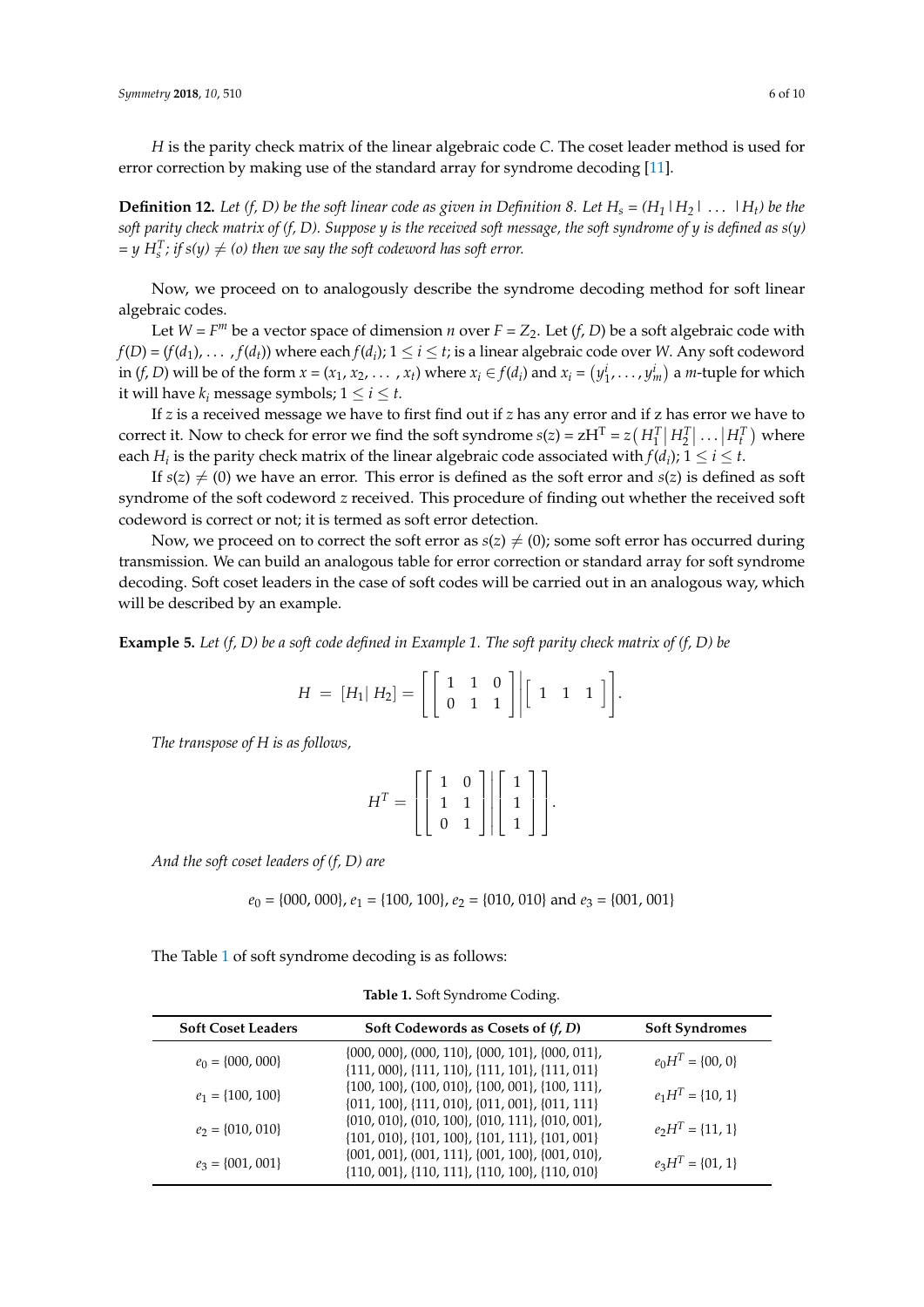Using this table for the soft code (*f*, *D*) given in the example, we can correct any received soft codeword which has error. This table for the soft code (*f*, *D*) given in the example, we can convex received soft convex received soft convex received soft convex received soft convex received soft convex received soft c

For instance, let  $y = \{110, 010\}$  be the received soft codeword. We see For instance, let *y* = {110, 010} be the received soft codeword.

$$
yH^{T} = \{110, 010\} \begin{bmatrix} 1 & 0 \\ 1 & 1 \\ 0 & 1 \end{bmatrix} \begin{bmatrix} 1 \\ 1 \\ 1 \end{bmatrix} = \begin{bmatrix} 1 & 0 \\ 1 & 1 \\ 0 & 1 \end{bmatrix} \begin{bmatrix} 1 & 0 \\ 1 & 1 \\ 0 & 1 \end{bmatrix} \begin{bmatrix} 1 & 0 \\ 1 & 1 \\ 0 & 1 \end{bmatrix} \begin{bmatrix} 1 \\ 0 & 1 \end{bmatrix} = \{01, 1\} \neq \{00, 0\}.
$$

It is clear that error has occurred. It is clear that error has occurred.

Clearly  $y \notin (f, D)$  so we have to correct the soft error, we use the Table 1[. W](#page-5-0)e have found  $yH^T = \{01, 1\}$ using the table, it corresponds to soft coset leader  $e_3$ . This  $y = \{110, 010\}$  appears as the last one in the table in the middle column. Thus, the error term is  $e_3 = \{001, 001\}$ , which should be added with *y*. Now,  $y + e_3 = \{110, 010\} + \{001, 001\} = \{111, 011\} \in f(D)$ , which is the correct codeword.

**Theorem 2.** *Suppose (f, D) be a soft linear algebraic code over a field F, given in Definition 8, any element received codeword, which has some error*  $y = (y_1, \ldots, y_t)$ ;  $y_i \in W = F^m$ ;  $1 \le i \le t$ ; then there is a soft codeword *nearest to y given by*  $x = y + soft coset leader e_i$  *of the soft code (f, D).* 

**Proof.** Let (*f*, *D*) be a soft linear algebraic code over a field *F* with *H* as the soft parity check matrix. Let  $y = (y_1, \ldots, y_t)$  be the received codeword, we find the soft syndrome;

$$
s(y) = yH^T = (y_1 \dots y_t) \left[ H_1^T \middle| H_2^T \middle| \dots \middle| H_t^T \right]
$$

where  $s(y) = (0)$  implies that there is no error, so *y* is the correct codeword. If  $s(y) \neq (0)$ , then we work as follows: First, we find all the soft linear algebraic coset of the soft linear algebraic code (*f*, *D*) for soft set-based syndrome decoding, and then find the appropriate soft linear algebraic coset leaders *e<sup>i</sup>* from the collection of coset leaders using the one analogues Table [1.](#page-5-0) Then, for all soft coset leaders we calculate the soft set-based syndrome and make a table of soft linear algebraic coset leaders with their soft set-based syndromes. For decoding a soft linear algebraic codeword *y*, we can merely find the soft set-based syndrome of the soft linear algebraic codeword and then compare soft coset leader syndrome with their soft set-based syndrome. After the comparison, we add the soft decoded word to the soft linear algebraic coset leader. Thus, *y* is soft decoded as  $x = y + e_i$ ;  $e_i$  is the soft coset leader and x is the corrected word.  $\square$ 

# <span id="page-6-0"></span>**5. Soft Set-Based Communication Transmission and Comparison of Soft Linear Algebraic Codes and Linear Algebraic Codes**

In this section, we propose a soft set-based communication transmission. The following proposed model comprises of a soft linear algebraic encoder that is an approximated collection of encoders. Hence, if (*f*, *D*) is a soft code; in *D* corresponding to each parameter *d*, in the soft encoder we have an encoder. Moreover, we have a soft linear algebraic decoder that is the collection of decoders; hence, to each parameter in *D*, we have a decoder in the soft linear algebraic decoder. In parameter set  $A = (a_1, \ldots, a_m)$ , there are *m* parameters. A soft set-based communication transmission reduces to classical communication transmission if we have *m* = 1. The model of soft set-based communication transmission is given in the following Figure [1.](#page-7-1)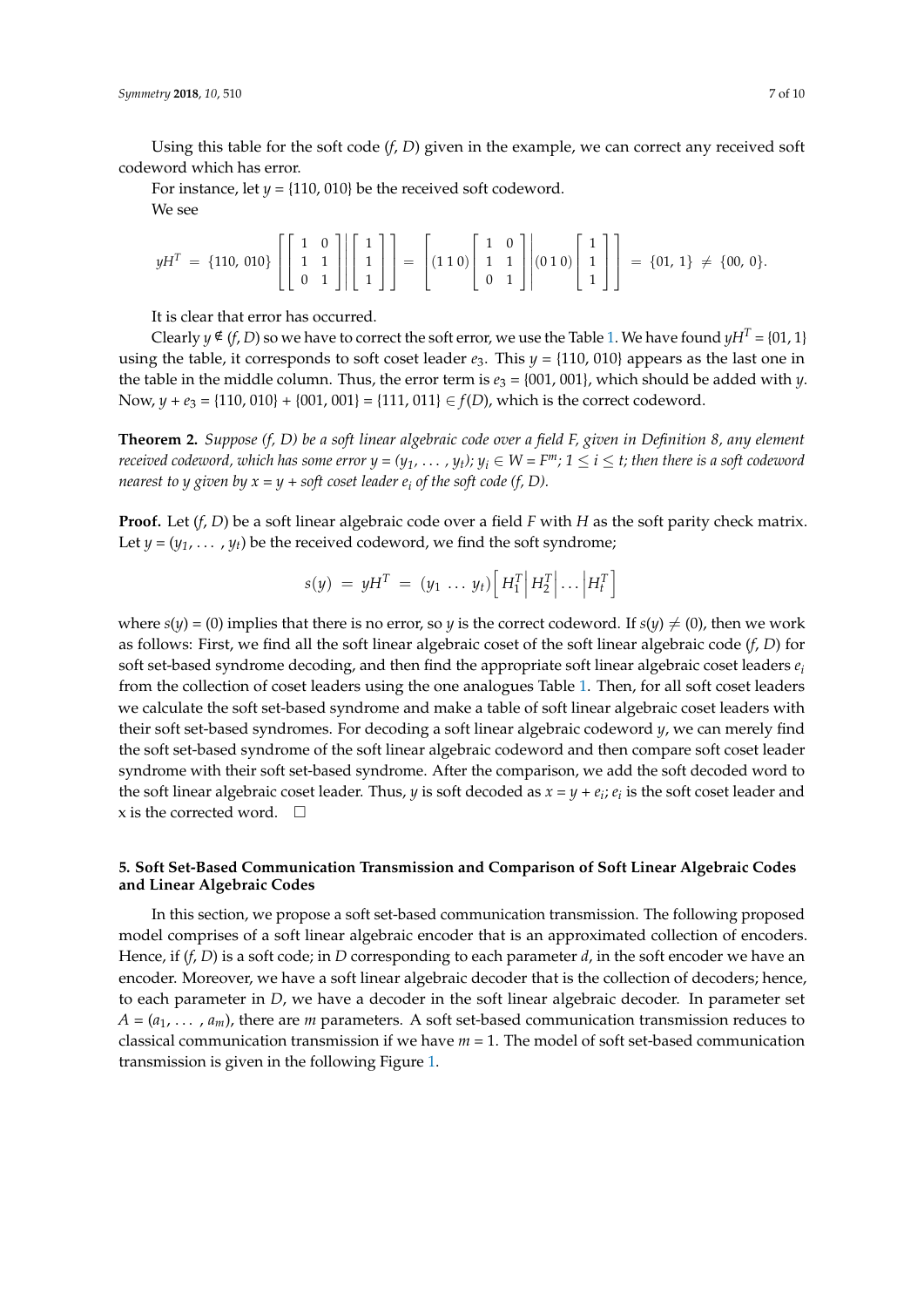<span id="page-7-1"></span>

Figure 1. Soft Communication transmission model.

The major difference among linear code and soft linear code is that for the soft linear code every soft code word has some attributes or concept, i.e., each soft code word is distinguished by some attributes, but the linear algebraic codes do not enjoy this property. Thus, one can work on the attributes of soft code words, for example an attribute "*di*" can have some attribute that can trick the hackers. Therefore, the soft linear codes can be more secure as compared to the classical linear codes due to the parameterization. The soft linear codes have a different distinct structure. Soft linear code is a collection of subspaces, whereas a linear code is only one subspace. Each subspace relies on the set of parameters that are used. Hence, soft linear codes are more generalized in comparison to the linear codes.

Linear codes can transfer only one message to a receiver whereas soft linear codes can simultaneously transmit *m*-well defined messages to *m*-set of receivers. The time taken for transmitting m-messages to m-receivers will take at least m unit of time in case of linear algebraic codes, whereas in case of soft algebraic codes the time taken will be only the time taken to transmit a single message, since the m-messages are transmitted simultaneously. The latest methodology makes use of bi-matrices and is more generalized uses with the perception of m-matrices. Clearly, this concept of soft algebraic code saves time. In soft decoding procedure, one can decode a set of code words (soft code word) at a time while it is not feasible in case of linear algebraic codewords decoding procedure.

#### <span id="page-7-0"></span>**6. Conclusions**

There is an important role of algebraic codes in the minimization of data delinquency, which is generated by deficiencies, i.e., inference, noise channel, and crosstalk. In this paper, we have proposed the latest notions of soft linear algebraic codes for the first time by using the soft set. This latest class of codes can remit simultaneously *m*-messages to the *m*-people. Therefore, these new codes can save both time and economy. Soft parity check matrix (parity check *m*-matrix) and soft generator matrix (generator *m*-matrix) were defined. Decoding of soft linear codes was done using soft syndrome decoding techniques. The channel transmission is also illustrated. Finally, the major difference and comparison of soft linear codes with classical linear codes are presented.

Even though the proposed code has some advantages over the classical ones, it still has limitations in dealing with the multichannel coding problem, rank metrics, etc. Therefore, for future study, we wish to implement neutrosophic soft sets in algebraic linear codes. Further introduction of soft code with rank metric [\[22\]](#page-8-19) and construction of *T*-direct soft codes [\[23\]](#page-8-20) may be helpful to tackle the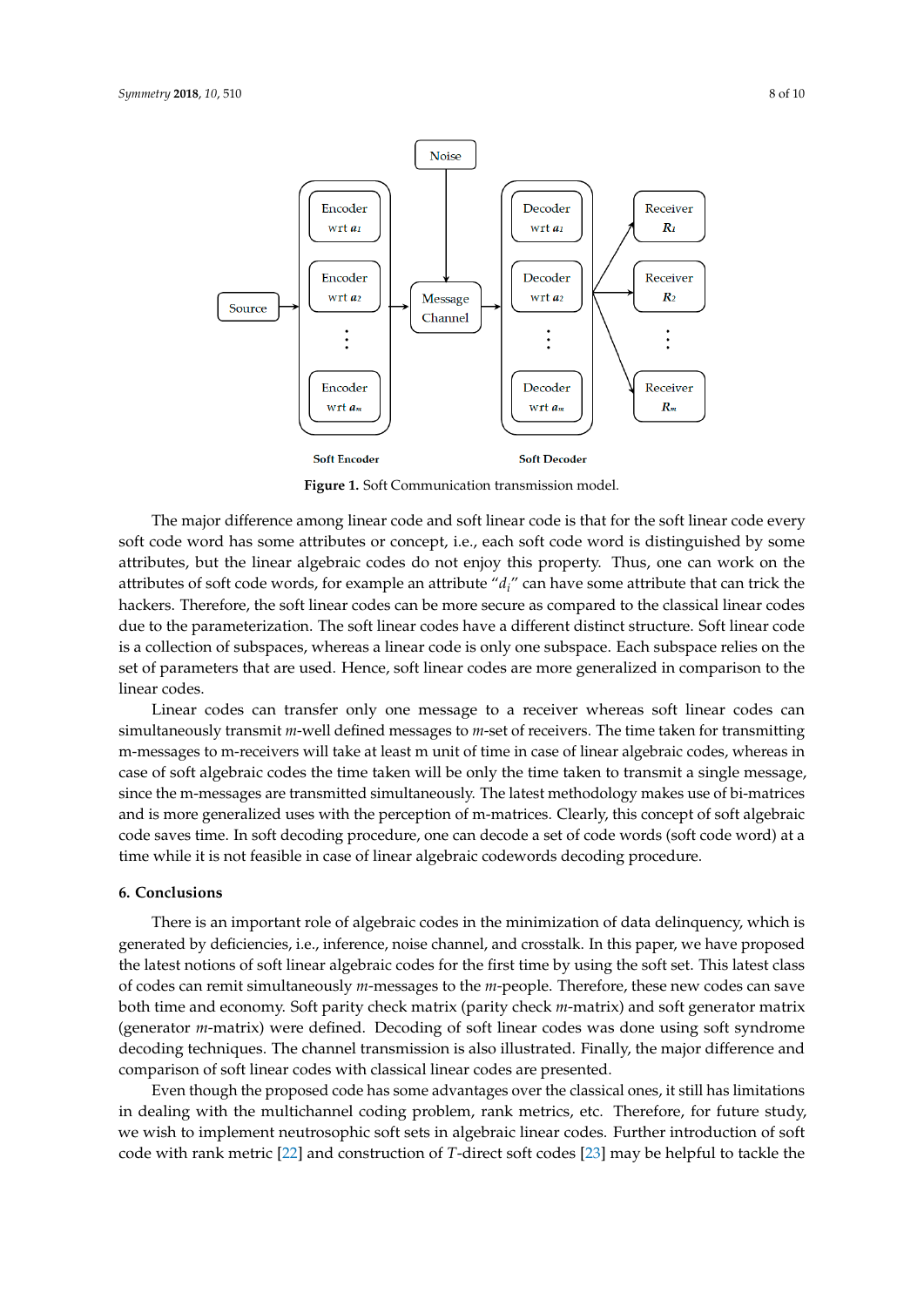multichannel coding problem, which is left for researchers in coding theory. The general case based on N-soft sets and others [\[24](#page-8-21)[–36\]](#page-9-0) will be developed as well.

**Author Contributions:** Conceiving the idea, H.K. and L.H.S.; literature review, L.H.S., M.A. and W.B.V.K.; writing—review and editing, W.B.V.K. and L.H.S., supervision, F.S. and M.A.

**Funding:** This research received no external funding.

**Conflicts of Interest:** The authors declare that they do not have any conflict of interests.

## **References**

- <span id="page-8-0"></span>1. Shannon, C.E. A mathematical theory of communication. *ACM SIGMOBILE Mob. Comput. Commun. Rev.* **2001**, *5*, 3–55. [\[CrossRef\]](http://dx.doi.org/10.1145/584091.584093)
- <span id="page-8-1"></span>2. Shannon, C.E. Certain results in coding theory for noisy channels. *Inf. Control* **1957**, *1*, 6–25. [\[CrossRef\]](http://dx.doi.org/10.1016/S0019-9958(57)90039-6)
- <span id="page-8-2"></span>3. Hocquenghem, A. Codes correcteurs d'erreurs. *Chiffres* **1959**, *2*, 147–156. (In French)
- <span id="page-8-3"></span>4. Bose, R.C.; Ray-Chaudhuri, D.K. On A Class of Error Correcting Binary Group Codes. *Inf. Control* **1960**, *3*, 68–79. [\[CrossRef\]](http://dx.doi.org/10.1016/S0019-9958(60)90287-4)
- <span id="page-8-4"></span>5. Conway, J.H.; Sloane, N.J.A. Self-dual codes over the integers modulo 4. *J. Comb. Theory Ser. A* **1993**, *62*, 30–45. [\[CrossRef\]](http://dx.doi.org/10.1016/0097-3165(93)90070-O)
- <span id="page-8-5"></span>6. Dougherty, S.T.; Shiromoto, K. Maximum distance codes over rings of order 4. *IEEE Trans. Inf. Theory* **2001**, *47*, 400–404. [\[CrossRef\]](http://dx.doi.org/10.1109/18.904544)
- <span id="page-8-6"></span>7. Norton, G.H.; Salagean, A. On the Hamming distance of linear codes over a finite chain ring. *IEEE Trans. Inf. Theory* **2000**, *46*, 1060–1067. [\[CrossRef\]](http://dx.doi.org/10.1109/18.841186)
- <span id="page-8-7"></span>8. Spiegel, E. Codes over Zm. *Inf. Control* **1977**, *35*, 48–51. [\[CrossRef\]](http://dx.doi.org/10.1016/S0019-9958(77)90526-5)
- <span id="page-8-8"></span>9. Spiegel, E. Codes over Zm, Revisited. *Inf. Control* **1978**, *37*, 100–104. [\[CrossRef\]](http://dx.doi.org/10.1016/S0019-9958(78)90461-8)
- <span id="page-8-9"></span>10. Von Kaenel, P.A. Fuzzy codes and distance properties. *Fuzzy Sets Syst.* **1982**, *8*, 199–204. [\[CrossRef\]](http://dx.doi.org/10.1016/0165-0114(82)90008-2)
- <span id="page-8-10"></span>11. Lidl, R.; Pilz, G. *Applied Abstract Algebra*; Springer: New York, NY, USA, 1984.
- <span id="page-8-11"></span>12. Molodtsov, D. Soft set theory—First results. *Comput. Math. Appl.* **1999**, *37*, 19–31. [\[CrossRef\]](http://dx.doi.org/10.1016/S0898-1221(99)00056-5)
- <span id="page-8-12"></span>13. Zadeh, L.A. Information and control. *Fuzzy Sets* **1965**, *8*, 338–353.
- <span id="page-8-13"></span>14. Akta¸s, H.; Ça ˘gman, N. Soft sets and soft groups. *Inf. Sci.* **2007**, *177*, 2726–2735. [\[CrossRef\]](http://dx.doi.org/10.1016/j.ins.2006.12.008)
- <span id="page-8-14"></span>15. Maji, P.K. Neutrosophic Soft Set. *Ann. Fuzzy Math. Inform.* **2013**, *5*, 157–168.
- <span id="page-8-15"></span>16. Shabir, M.; Ali, M.; Naz, M.; Smarandache, F. Soft neutrosophic group. *Neutrosophic Sets Syst.* **2013**, *1*, 13–25.
- <span id="page-8-16"></span>17. Smarandache, F.; Ali, M.; Shabir, M. Soft Neutrosophic Algebraic Structures and Their Generalization. *arXiv*, **2014**, arXiv:1408.5507.
- 18. Ali, M.; Dyer, C.; Shabir, M.; Smarandache, F. Soft neutrosophic loops and their generalization. *Neutrosophic Sets Syst.* **2014**, *4*, 55–75.
- 19. Ali, M.; Smarandache, F.; Shabir, M.; Naz, M. Soft neutrosophic ring and soft neutrosophic field. *Neutrosophic Sets Syst.* **2014**, *3*, 55–61.
- <span id="page-8-17"></span>20. Ali, M.I.; Feng, F.; Liu, X.; Min, W.K.; Shabir, M. On some new operations in soft set theory. *Comput. Math. Appl.* **2009**, *57*, 1547–1553. [\[CrossRef\]](http://dx.doi.org/10.1016/j.camwa.2008.11.009)
- <span id="page-8-18"></span>21. Alcantud, J.C.R. Some formal relationships among soft sets, fuzzy sets, and their extensions. *Int. J. Approx. Reason.* **2016**, *68*, 45–53. [\[CrossRef\]](http://dx.doi.org/10.1016/j.ijar.2015.10.004)
- <span id="page-8-19"></span>22. Vasantha, W.B.; Selvaraj, R.S. Multi-covering radii of codes with rank metric. In Proceedings of the 2002 IEEE Information Theory Workshop (ITW 2002), Bangalore, India, 25 October 2002. [\[CrossRef\]](http://dx.doi.org/10.1109/ITW.2002.1115471)
- <span id="page-8-20"></span>23. Vasantha, W.B.; Raja Durai, R.S. T-direct codes: An application to T-user BAC. In Proceedings of the 2002 IEEE Information Theory Workshop (ITW 2002), Bangalore, India, 25 October 2002. [\[CrossRef\]](http://dx.doi.org/10.1109/ITW.2002.1115470)
- <span id="page-8-21"></span>24. Fatimah, F.; Rosadi, D.; Hakim, R.F.; Alcantud, J.C.R. N-soft sets and their decision making algorithms. *Soft Comput.* **2018**, *22*, 3829–3842. [\[CrossRef\]](http://dx.doi.org/10.1007/s00500-017-2838-6)
- 25. Tuan, T.M.; Chuan, P.M.; Ali, M.; Ngan, T.T.; Mittal, M.; Son, L.H. Fuzzy and neutrosophic modeling for link prediction in social networks. *Evol. Syst.* **2018**, 1–6. [\[CrossRef\]](http://dx.doi.org/10.1007/s12530-018-9251-y)
- 26. Dey, A.; Son, L.; Kumar, P.; Selvachandran, G.; Quek, S. New Concepts on Vertex and Edge Coloring of Simple Vague Graphs. *Symmetry* **2018**, *10*, 373. [\[CrossRef\]](http://dx.doi.org/10.3390/sym10090373)
- 27. Khan, M.; Son, L.; Ali, M.; Chau, H.; Na, N.; Smarandache, F. Systematic review of decision making algorithms in extended neutrosophic sets. *Symmetry* **2018**, *10*, 314. [\[CrossRef\]](http://dx.doi.org/10.3390/sym10080314)